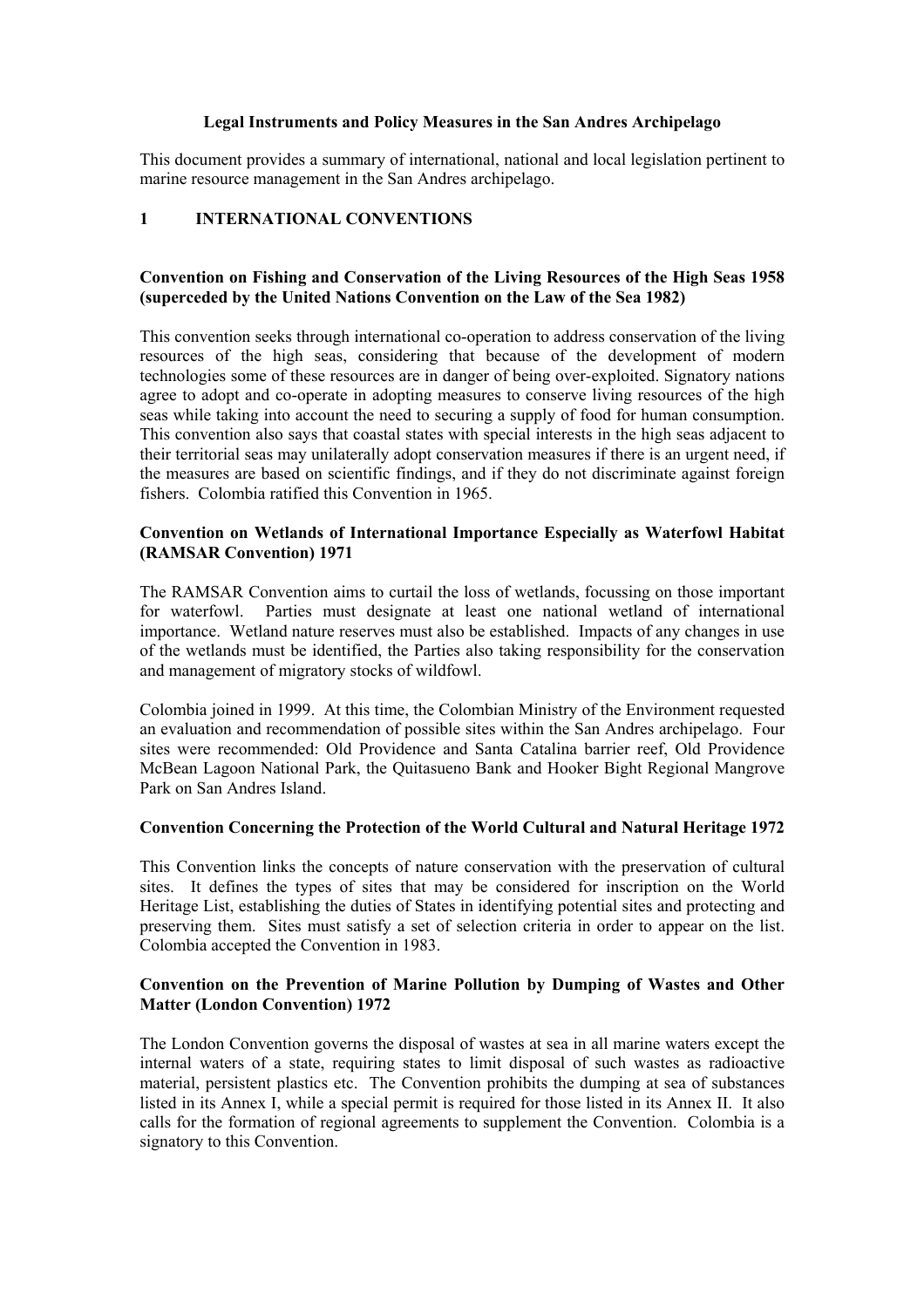# **International Convention for the Prevention of Pollution from Ships (MARPOL) 1973- 78**

The 1973 Convention and its 1978 Protocol are concerned with the elimination of intentional discharges of oil and other harmful substance and minimising accidental discharges by vessels sailing under flags of parties to the convention. Parties can abide by one or more of five annexes related to oil (I), noxious liquids carried in bulk (II), packaged substances (III), sewage (IV) and garbage and plastics (V).

The Convention also provides for the designation of "special areas" of enclosed or semienclosed seas in which discharges are particularly restricted. Colombia has ratified the Convention and all 5 annexes.

# **Convention on International Trade in Endangered Species of Wild Fauna and Flora (CITES) 1973**

CITES aims to ensure the sustainable international trade of animal and plant species whether living or dead and to prevent the over-exploitation of certain endangered species by means of a system of import/export permits. Those species threatened by trade are listed in Appendix I to the text. Permits for trade are required from countries of export and import, with no commercial trade allowed. Those species that may become threatened unless trade is regulated are provided in Appendix II to the text. Here trade is strictly regulated and parties must monitor trade impacts, adjusting regulations as needed. Colombia ratified this Convention in 1981.

# **Convention for the Protection of the Marine Environment and Coastal Area of the South-east Pacific 1981**

This Convention aims to protect the marine environment and coastal zones of the South-East Pacific within the 200-mile area of maritime sovereignty and jurisdiction of the Parties, and beyond that area, the high seas up to a distance within which pollution of the high seas may affect that area. The Convention entered into force in Colombia in 1986.

# **Rio Conference 1992 (Earth Summit)**

The Rio Conference of 1992 led to the production of 5 documents:

- Rio Declaration on Environment and Development;
- Agenda 21;
- Statement of Principles to Guide the Management, Conservation and Sustainable Development of All Types of Forests;
- United Nations Framework Convention on Climate Change: and
- Convention on Biological Diversity.

Chapter 17 within Section 2 (Conservation and Management of Resources) of Agenda 21 is of particular note in that it embraces protection and management of the oceans. It stresses the commitment of nations to control and reduce degradation of the marine environment (through pollution and industrial discharge) to maintain and improve its life support and productive capacities. It further stresses the need for nations to protect such ecosystems as coral reefs, mangroves and estuaries by such methods as controlling and preventing coastal erosion and silting from land use. Nations further commit themselves to the conservation and sustainable use of marine life, including fish and mammals. Nations, for example, should set policies for sustainable use of the seas, accounting for the needs of local communities and indigenous people. The threats posed by sea level rise are also noted, as is the need for countries and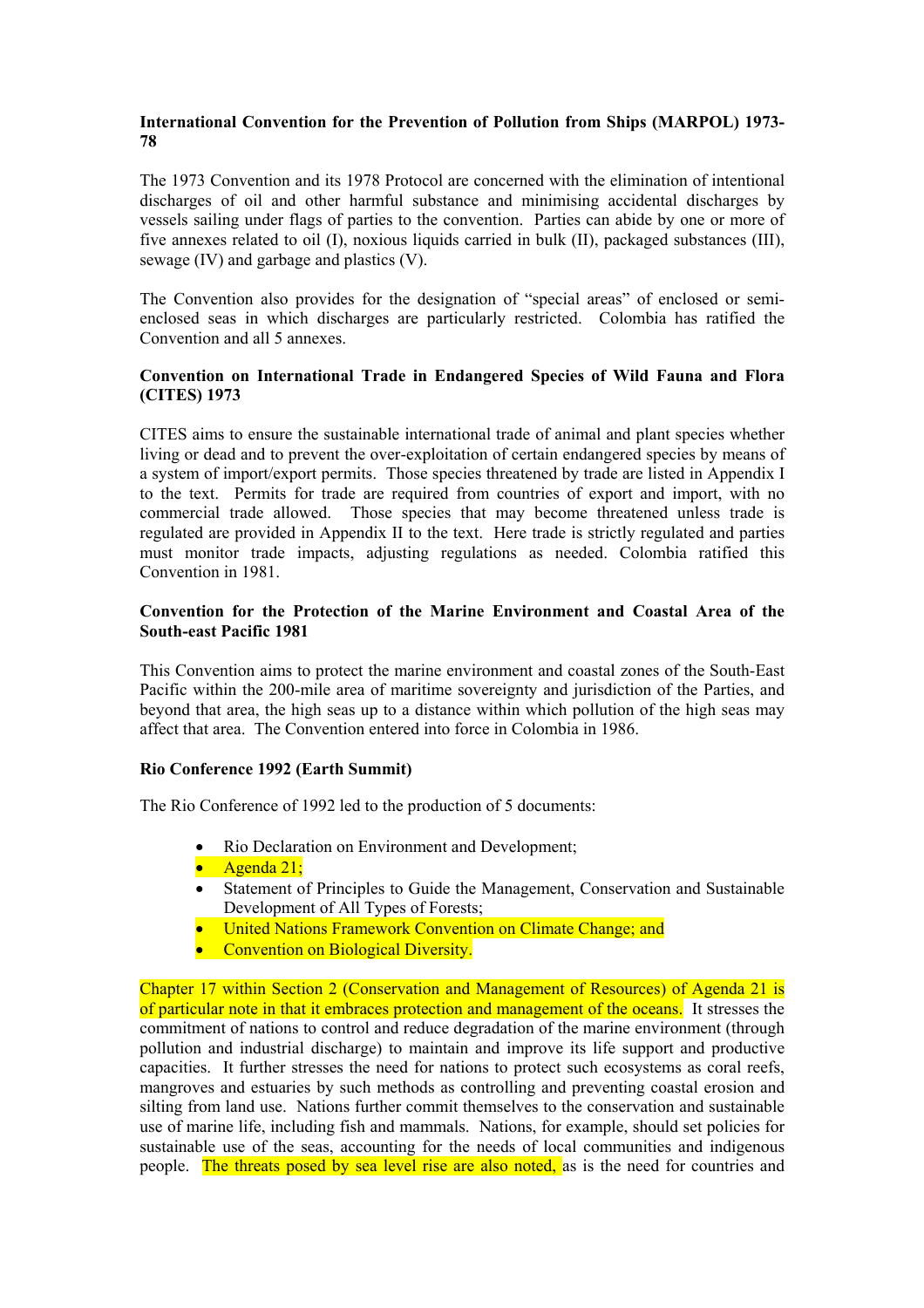international organisations to assist small, island developing nations to plan and implement sustainable development.

# **Convention on Biological Diversity 1992**

The Convention on Biological Diversity has among its objectives the conservation of biological diversity, the sustainable use of its components and the fair and equitable sharing of the benefits arising out of the utilisation of genetic resources. This includes (Article 8) the establishment of protected areas or areas where special measures need to be taken to conserve biological diversity. This Convention was ratified by Colombia in 1995.

The Jakarta Mandate on Marine and Coastal Biological Diversity forms part of the Ministerial Statement on the implementation of the Convention on Biological Diversity and was adopted by the Conference of the Parties (COP) in 1995. The Mandate notes that Integrated Marine and Coastal Area Management (ICAM) is the most suitable framework for addressing impacts on marine and coastal biodiversity and for promotion of conservation and sustainable use. It also emphasises the value of marine and coastal protected areas, sustainable use of coastal and marine living resources, implementing environmentally friendly sustainable mariculture practice and the control of alien species within ICAM.

# **2 REGIONAL CONVENTIONS**

## **The Caribbean Environment Programme (CEP) Action Plan 1981**

This plan followed on from collaboration between the United Nations Environment Programme (UNEP) and the Economic Commission for Latin America, working towards sustainable management of the Caribbean environment. The Cartagena Convention and Protocol Concerning Co-operation in Combating Oil Spills in the Wider Caribbean Region 1983 were two of the primary legal instruments to result from the early stages of the Action Plan.

The CEP has been involved in baseline studies, e.g. an investigation by the Caribbean Health Institute into land based sources of pollution of the marine and coastal environments of island states, and in the establishment of institutional mechanisms for regional co-operation.

## **Convention for the Protection and Development of the Marine Environment of the Wider Caribbean Region (Cartagena Convention) 1983**

Ratified in Colombian National Law 56 of 1986, this convention seeks special management and protection for the marine areas of the Caribbean. It lists pollution sources requiring control and identifies environmental management issues such as the development of environmental impact assessment and marine protected areas that require co-operative efforts. A Protocol also exists concerning co-operation in combating oil spills in the region.

The Protocol on Specially Protected Areas and Wildlife in the Wider Caribbean Region (SPAW Protocol) followed in 1990, establishing regional co-operation to protect and improve the state of ecosystems, as well as threatened and endangered species and their habitats. Among others, the protocol provides for protected areas, buffer zones, introduction of alien species, environmental impact assessment and national/co-operative measures for the protection of wild flora and fauna.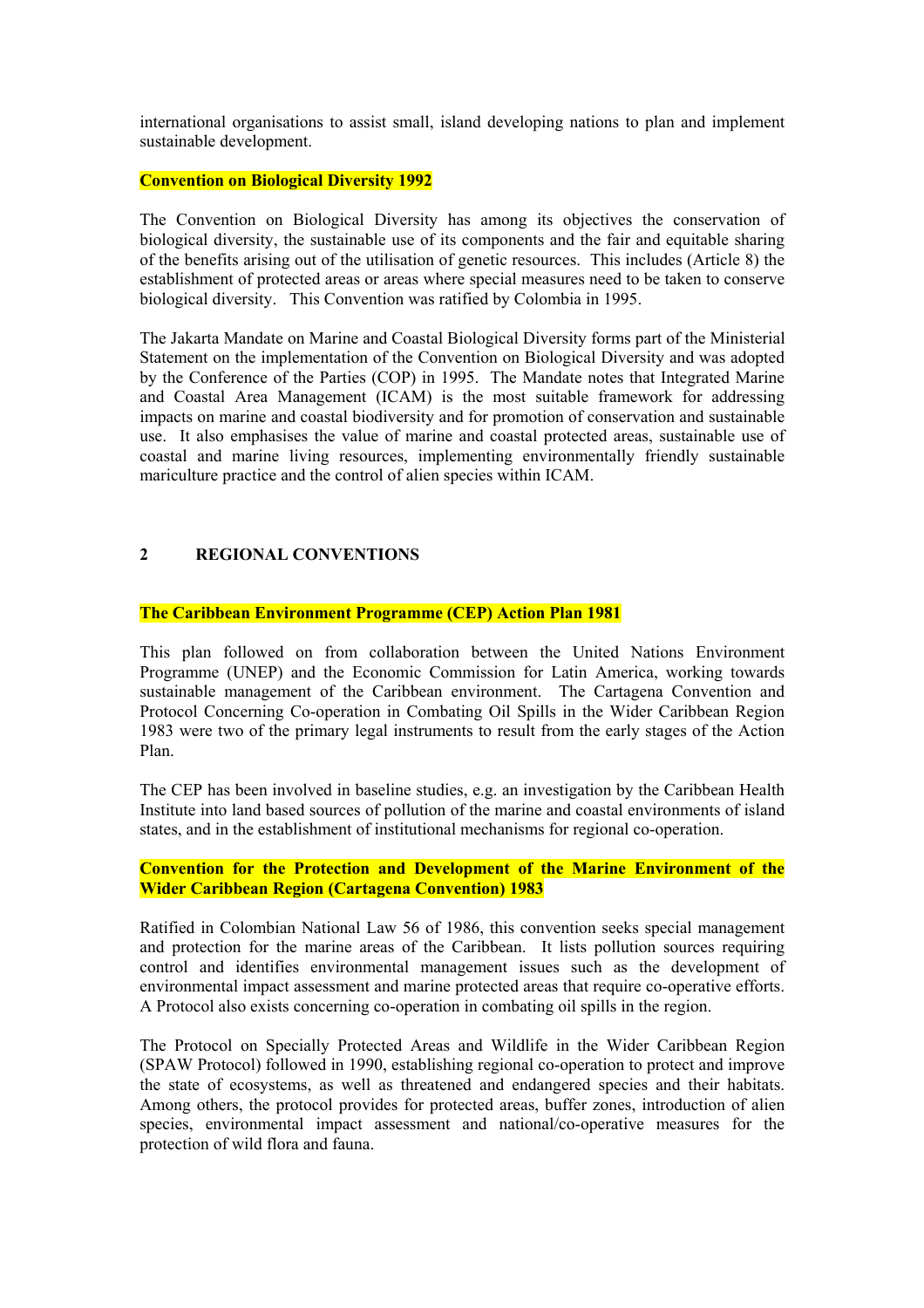The Association of Caribbean States was also established in 1994 for the preservation of the environment at a regional level and the preservation of ecological integrity, associated with sustainable use of the natural resources of the region. Special committees exist including those for "natural resources" and "conservation and environmental protection".

# **Protocol Concerning Co-operation in Combating Oil Spills in the Wider Caribbean Region 1983**

The objective of this Convention is to provide a framework for regional co-operation and assistance in the event of an oil spill in the wider Caribbean. Participating parties agree to combine efforts in taking necessary measures to protect the marine environment from oil spills and co-operate in maintaining and promoting contingency plans and means of combating pollution. In the event of a marine oil spill emergency, any contracting party may call on the others for assistance.

# **Sub-commission of the Intergovernmental Oceanographic Commission for the Caribbean and Adjacent Regions (IOCARIBE) 1984**

The Intergovernmental Oceanographic Commission (IOC), under the auspices of the United Nations Educational, Scientific and Cultural Organisation (UNESCO), has the general purpose of furthering scientific research on the oceans, through studies of its natural processes and living organisms in order to gain deeper understanding. IOCARIBE promotes and develops regional co-operation for marine sciences, involving member states from the Caribbean, Gulf of Mexico, Bahamas and the mid western region of the Atlantic Ocean. Its objectives are to:

- Define regional problems and through international co-operation, present solutions;
- Facilitate the exchange of scientific data and information and the transfer of technological innovations;
- Determine the needs for training, education and public assistance; and
- Present recommendations to the IOC and co-operate with the United Nations Subsidiary Organisations.

# **3 NATIONAL AND LOCAL LEGISLATION (Colombia)**

# **Constitution of Colombia 1991**

Article 310 of the Colombian Constitution establishes the archipelago of San Andres, Old Providence and Santa Catalina as a Department, which in addition to provision in the Constitution and through laws for other departments, will be regulated by special provisions concerned with administrative, immigration, fiscal, foreign trade, exchange, financial and economic development matters. Article 310 also caters for the protection of the cultural identity of the native islander (raizal) community and the preservation of the Archipelago's environment and natural resources.

Articles relating to the environment include the obligation of the state and of individuals to protect the cultural and natural assets of the nation (8); the right of everyone to enjoy a healthy environment with the participation of the community in decisions that affect them and the duty of the state to protect the diversity and integrity of the environment, to conserve areas of special ecological importance and to foster education for the achievement of these ends (79); the duty of each person and each citizen to protect the country's cultural and natural resources and watch over the conservation of a healthy environment (95); and the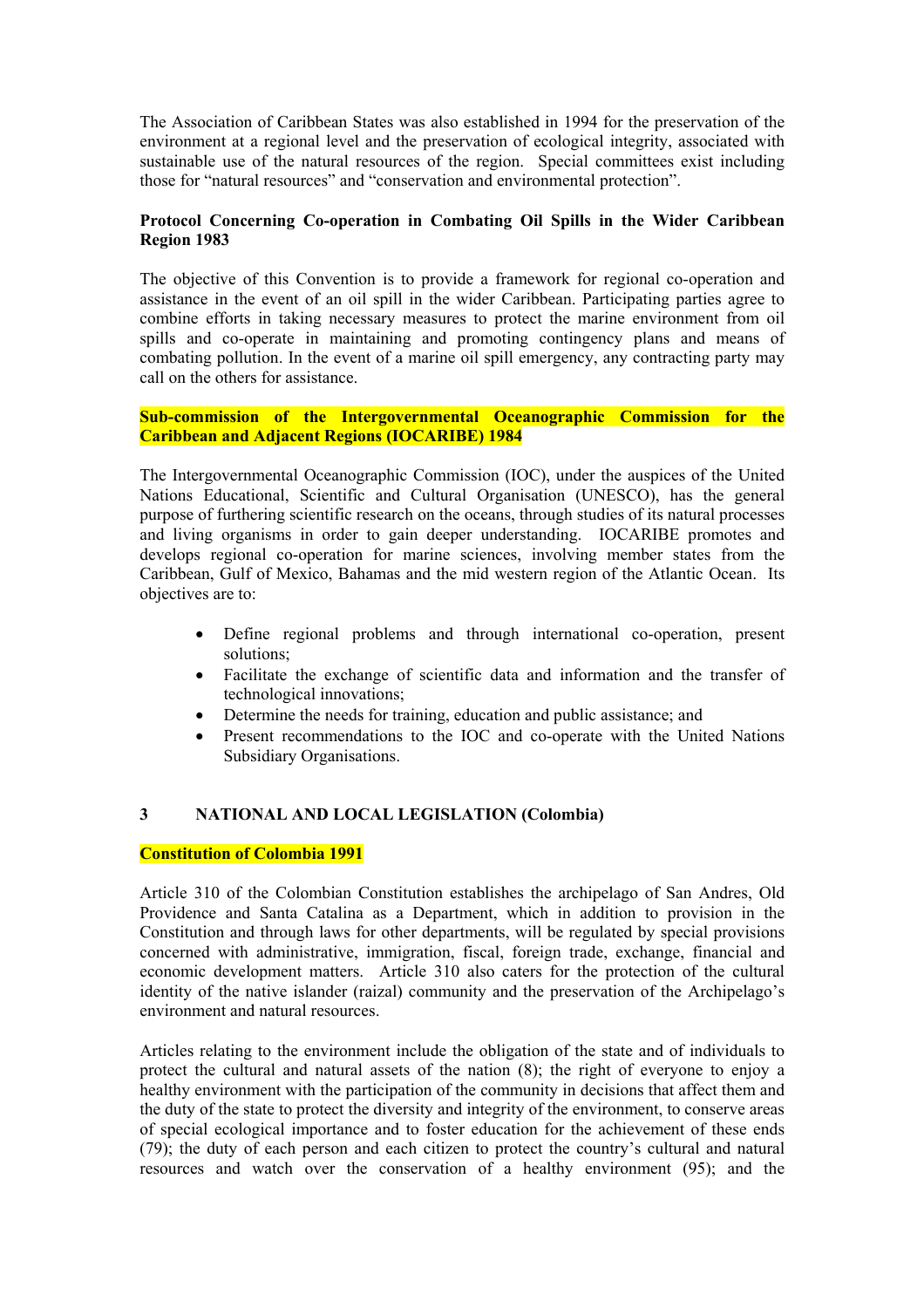responsibility of the State to plan the handling and use of natural resources in order to guarantee their sustainable development, conservation, restoration, or replacement as well as co-operating with other nations in the protection of ecosystems located in border areas (80). This final article also gives the State the right to impose legal sanctions and demand the repair of any damage caused to the nation's environment. Article 67 also states that Colombian citizens will be educated in the use of work and recreation for cultural, scientific and technological improvement and for the protection of the environment.

## **Executive Resolution 23 of 1971**

This Resolution approves the declaration of San Andres Bay from Johnny Cay to Haines Cay including the barrier reef (NNE of the island) as a National Reserve Zone as called for in Accord 028 of 1970 from the INDERENA. This reserve is included in the IUCN/OAS/NPS international listing of reserves that require management support. Although a draft management plan has been completed, the boundaries and regulations pertaining to this reserve zone could be completely revised during the development of zoning and policies for the San Andres coastal waters called for in the Marine Protected Area project (2000-2004).

#### **Executive Decree 1681 of 1978**

This Decree declares, among others, mangroves and other wetland habitats worthy of protection.

#### **Executive Decree 1594 of 1984 (and Law 9 of 1979, Law 2811 of 1974)**

This decree relates to water use and wastewater production. In general terms these regulations establish quality criteria and rules for the preservation of water bodies.

#### **Law 2811 of 1974 (and Executive Decree 1681 of 1978)**

These norms established INDERENA as the regulatory body for fisheries. However, Article 98 of the Law 99 liquidated INDERENA throughout the nation; and the functions, powers, and goods and property previously assigned to this entity within the archipelago were transferred in their entirety to CORALINA.

## **Law 13 of 1990 (and Presidential Decree 2256 of 1991)**

Law 13, the General Fisheries Law, and Decree 2256, the General Fisheries Statute, established the National Fisheries Institute (INPA) as the regulatory agency to regulate commercial, artisanal and foreign fisheries in Colombian waters. Decree 2256 authorises INPA to permit, licence, tax and sanction fisheries activities in Colombia. Enforcement measures, however, are unclear. Articles 165 and 172 generally provide that DIMAR have the authority to impose fines. Article 64 grants INPA the authority to create reserves for the exclusive use of artisanal fishers.

These regulations allows INPA to set minimum size limits and quotas for fin- and shellfish species (e.g. 14cm tail length for spiny lobster, 100g for cleaned conch, 225g for uncleaned conch, lobster quota limit for 1999 of 200t). Accord 17 prohibits fishing with SCUBA.

This Decree is still under disagreement. If a Departmental Fishing and Aquaculture Board is set up as required by Law 47 then INPA will relinquish some or all of its functions in the Archipelago (which functions the Law 47 requires INPA to turn over to the Departmental Government, other than the right to issue licences and permits, are also under dispute).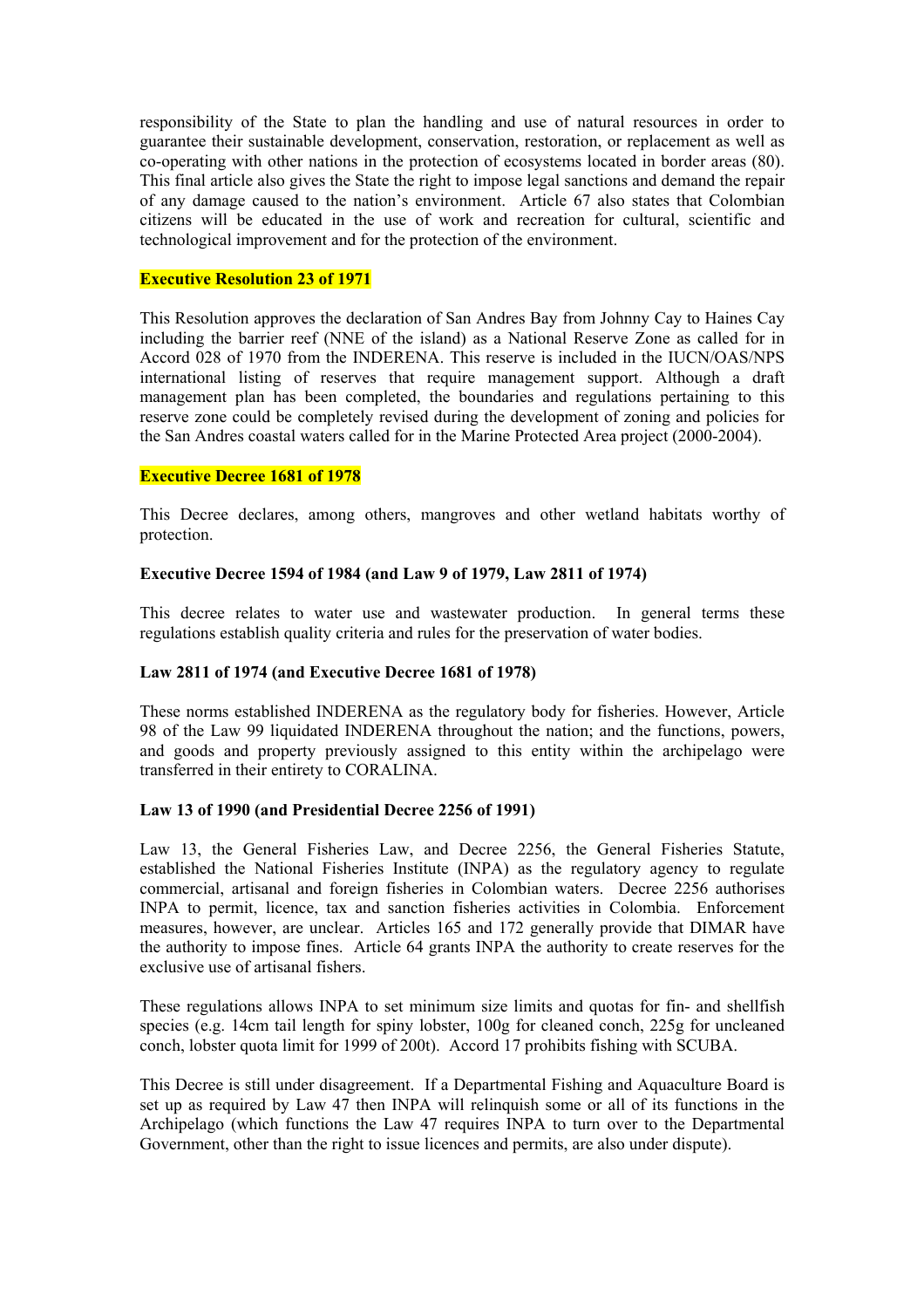#### **Law 99 of 1993**

This law is the framework environmental law for Colombia, amending or abrogating some of the National resource Code that previously provided the regulatory framework for renewable resource management and protection of the environment (Decree 2811 of 1974 – Codigo de Recursos Naturales Renovables y Ptoeccion al Medio Ambiente). The ground breaking law that for the first time decentralises government authority in Colombia, the Law 99 establishes the National Environmental System (SINA), setting up the Ministry of the Environment and the regional autonomous corporations that are the government agencies responsible for the management and regulation of natural resources in the areas of their respective jurisdictions. Their functions are defined in Article 31. Article 33 establishes special management regimes in 7 regions of Colombia because of the fragility of the ecosystems in these areas; the regional autonomous corporations in these jurisdictions have broader mandates concerned with sustainable development. As one of these sustainable development corporations, CORALINA is charged with conservation, planning, management and education, and is the only regional autonomous corporation whose jurisdiction includes the marine area.

## Article 37 states that:

"The Corporation for the Sustainable Development of the Archipelago of San Andres, Old Providence and Santa Catalina, CORALINA, besides its administrative functions in relation to the natural resources and environment will promote scientific research and the sharing of technology; direct the regional planning process on the use of land and sea resources; encourage the integration of the native (raizal) community and their ancestral methods into the process of conservation, protection and sustainable use of renewable natural resources and the environment; and further the development of appropriate technologies for the use and conservation of the resources in the archipelago."

Paragraph 1 suspends the issuance of licences and permits authorising the construction of new commercial, hotel and industrial installations in Old Providence and Santa Catalina, until the Municipality of Old Providence, the Directive Council of CORALINA and the Ministry of the Environment approve an ordering plan of land-use and a development plan for the islands. Paragraph 2 declares the archipelago as a Biosphere reserve with CORALINA co-ordinating the national and international (UNESCO) level actions necessary to finalise this status.

The extensive authority that is granted to CORALINA to manage natural resources includes the territorial sea (300,000 square kilometres). CORALINA is authorised to "direct the regional planning process for land use and marine resources for mitigating and alleviating the improper exploitation of natural resources".

Article 5, Section 18 grants the Ministry of Environment the power to designate National Parks, the system managed by the Special Administrative Unit for the National Natural Parks System (Section 19), which is a branch of the Ministry of Environment rather than reporting to the regional autonomous corporation for the area (e.g. McBean National Park, Old Providence). Section 45 of this article requires the Minister of Environment, along with the Ministry of Agriculture, to make a science-based assessment of fisheries resources, of which INPA will issue the corresponding use permits.

Article 6 gives the Ministry of the Environment authority over all matters related to the environment and renewable natural resources that are not directly assigned by law to another authority.

Articles 7 and 8 charges SINA with the regulation and design of the process to determine plans for proper exploitation, sustainable development and land use of the national and regional territory, including plans defining zoning, territorial ordering, etc.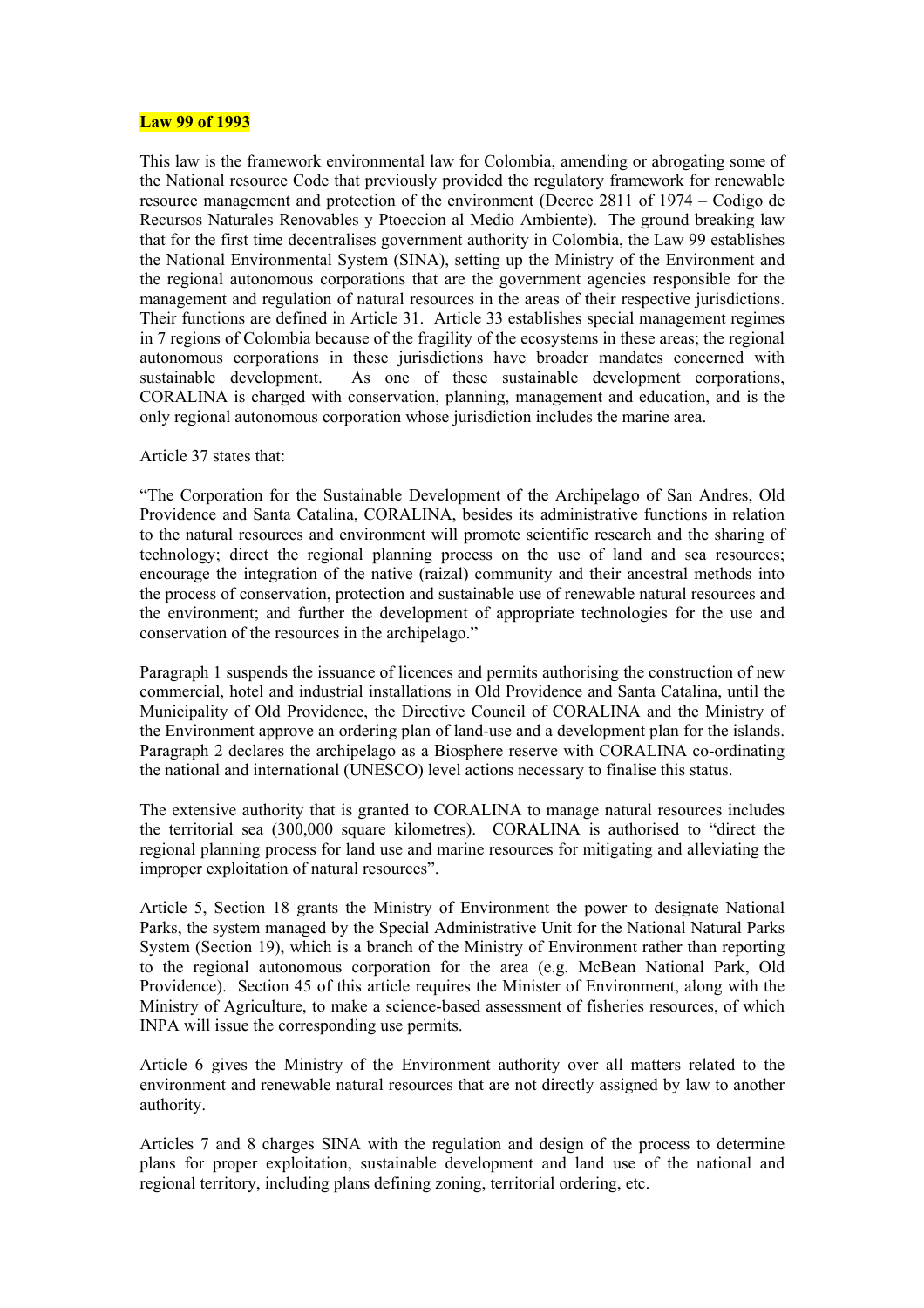Article 18 redefines the Instituto Nacional de Investigaciones Marinas (INVEMAR) which was first created by Decree 1444 of 1974 as having as its principle duty the undertaking of research on coastal and ocean ecosystems and resources.

Article 30 states that the general purpose of the regional autonomous corporations (e.g. CORALINA within the Archipelago) is to design and execute policies, plans, programmes and projects related to the environment and natural resources.

Article 31 assigns their functions within SINA, giving them 30 broad functions plus all others that were previously assigned to other entities within their jurisdictions as long as they are not in opposition to the powers accorded the Ministry of the Environment. Besides being the highest environmental authority in their territories, some of these functions are to grant concessions and environmental permits for the use and exploitation of natural resources including surface and subterranean water; to establish seasons for sport fishing and hunting; to co-ordinate the environmental planning and zoning process required by SINA within the departments, districts, and municipalities of their territorial jurisdictions; to set permissible limits for emissions, discharges, deposits of any materials or products that can affect the environment into the waters, air, or land; to prohibit or regulate the manufacture, distribution, use, disposal, or discharge of any substances that can cause environmental degradation; to promote and development community participation in activities and programs of environmental protection, sustainable development, and resource management; and to enact and enforce norms to protect and guarantee sustainable use of the natural resources. In response, CORALINA has issued a number of resolutions including several related to subterranean waters (198 of 1995 and 603 of 1998), water quality (1594 of 1984) and effluent discharge (561 of 1998), among others.

Article 32 provides the regional autonomous corporations with the ability to delegate administrative functions to other government or non-profit organisations, with the exception of enforcement.

## **Law 47 of 1993**

Article 25 provides the local environmental authority (given that this law predated the creation of SINA, the Law 99 assigned these functions to CORALINA in Article 37) with the broad authority to "promote and execute the necessary measures for the direct preservation of all natural resources and of the environment of the department".

Article 26 declares marine resources, specifically including territorial waters and mangroves as "objects of special protection".

Article 28 prohibits the extraction, transportation, storage, sale or use of sand and natural resources from the beaches, reefs or sea bottom within the San Andres archipelago.

Regarding fisheries, Article 33 states that a Departmental Fishing and Aquaculture Board will be established to assume functions previously delegated to the INPA in the department (National Institute of Fishing and Aquaculture). The board would consist of the Governor of the archipelago, the Secretary of Agriculture and Fisheries, the Director of the local environmental authority, a fishers' representative and an INPA delegate. This Article more precisely requires that INPA delegate its functions in the archipelago to the Department who must then establish the new Board (i.e. INPA is directly instructed to carry out this delegation of power, the law does not itself transfer the functions of INPA to a new Board). The functions of the board are set out in Article 34, including the granting of licences, permits, concessions and safe conducts for aquaculture activities and research, extraction, and commercialisation of the renewable natural resources of the waters of the archipelago. Extraction of natural resources will, however, be subject to the requirements presented by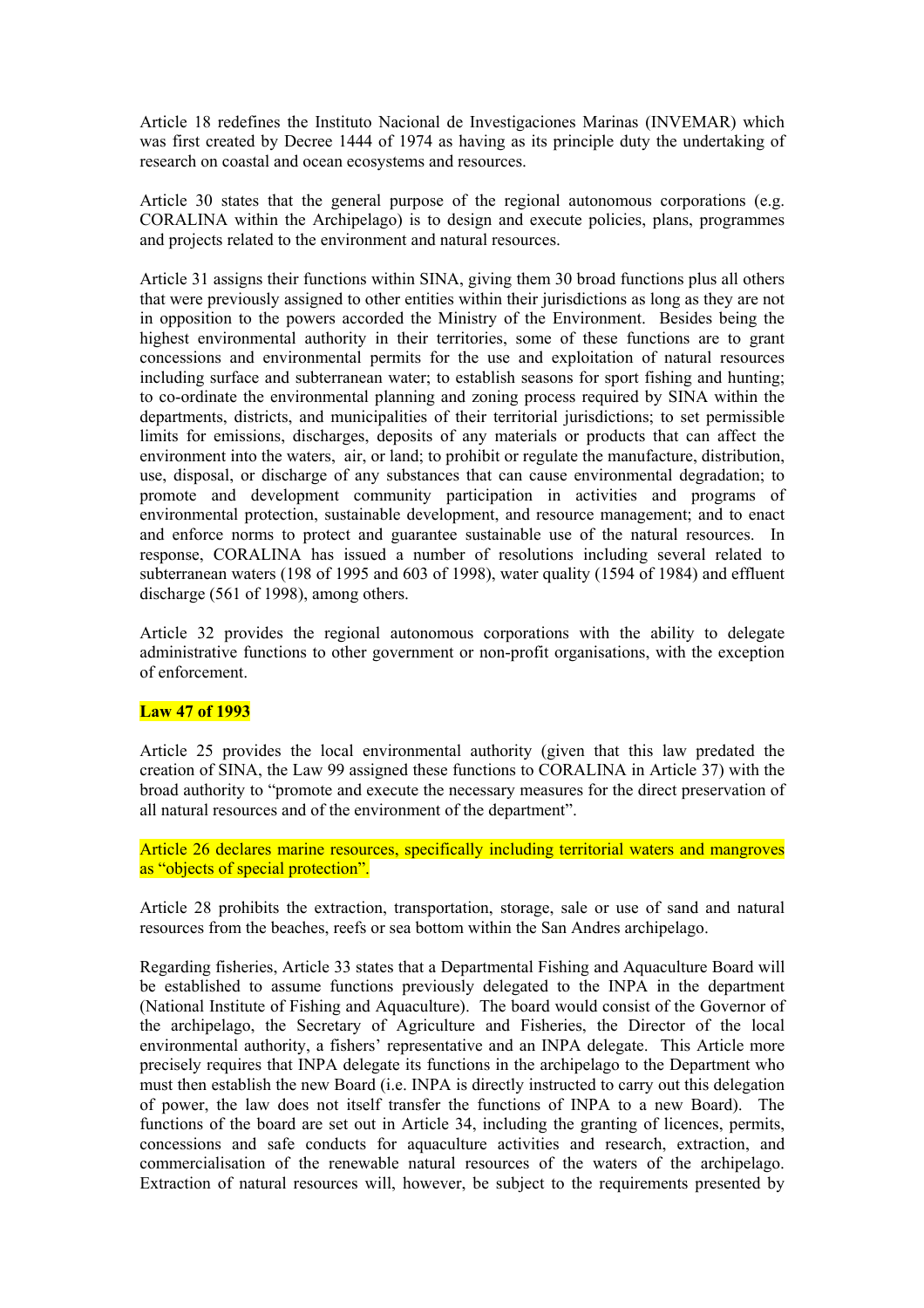INPA and those regulations established by law. Article 35 requires authorisation by the Departmental Board of fishing or aquaculture activities, exemptions being artisanal fishers and resident subsistence fishers. Foreign fishing is also regulated by Article 36, permits being issued by the Board through competent international and national entities in accord with international treaties. Artisanal and subsistence fishers are exempted from the payment of rates and tariffs to be charged for fishing activities by the Departmental Assembly. Fishing methods are regulated by Article 38, for example, the use of set nets, gill nets, seines or trawls, circle nets and dynamite are prohibited throughout the Department territory. Long lines are also prohibited in areas reserved for artisanal fishing. Article 39 states that a minimum of 10% is the quota of fisheries resources that is required to be unloaded in the Department Archipelago for internal consumption or commercialisation. Article 40 calls for the establishment, in agreement with the Departmental Fishing Board, of artisanal fishing zones.

As noted by legal experts in San Andres, there is an apparent contradiction in law 47, in that what appears to be an intent to transfer INPA's regulatory functions to a new Board is clouded by the requirement that the Board's activities are subject to INPA regulations. In 1993 the San Andres Department Assembly passed an order to establish the Departmental Fishing Board (Ordinance Number 4 of 1993) but the INPA did not execute the transfer of authority.

Consequently in April 1999 the co-operative and independent artisanal fishers of the San Andres Archipelago composed a consultation letter to the President of Colombia requesting that the Departmental Fishing and Aquaculture Board be established as required by Law 47. Several points of restructuring are requested including the presence of 2 fishing representatives on the Board, one from San Andres and the other from Old Providence and Santa Catalina. Legal instruments are requested to be designed to restore and protect the collective rights and interests of native artisanal fishers to their traditional fishing grounds. Protection from over exploitation by national and international commercial vessels is also requested. This popular consultation letter was signed by 333 artisanal fishers and submitted to the President with copies sent to the INPA, DIMAR, Minister of Agriculture, Minister of the Environment, Governor, General Director of CORALINA and others in June 1999.

In November 1999, the artisanal fishers and native community leaders put a legal demand (*acción de cumplimiento*) on the INPA requiring that they comply with Law 47 within 15 working days. In response the INPA issued Resolution 568 of 29 November 1999 stating that they would officially delegate their authority to the Department Archipelago in February 2000. The departmental government then has the responsibility of establishing the Departmental Fishing Board and any other institutional mechanisms needed to comply with Law 47. In January 2000 INPA postponed the transfer of authority until May 2000 at which time the official delegation of their authority to the department was legalized in an agreement signed by the Director of the INPA and the Governor of the Department. In September 2000, the Departmental Fishing and Aquaculture Board was officially constituted following the election by the Archipelago's artisanal fishers of their representative who will serve a term of one year.

#### **Congressional Law 136 of 1994**

Article 12 protects mangroves within the archipelago by declaring them as deserving of special protection equivalent to national parklands.

#### **Law 300 of 1996**

This is the general framework law for tourism in Colombia.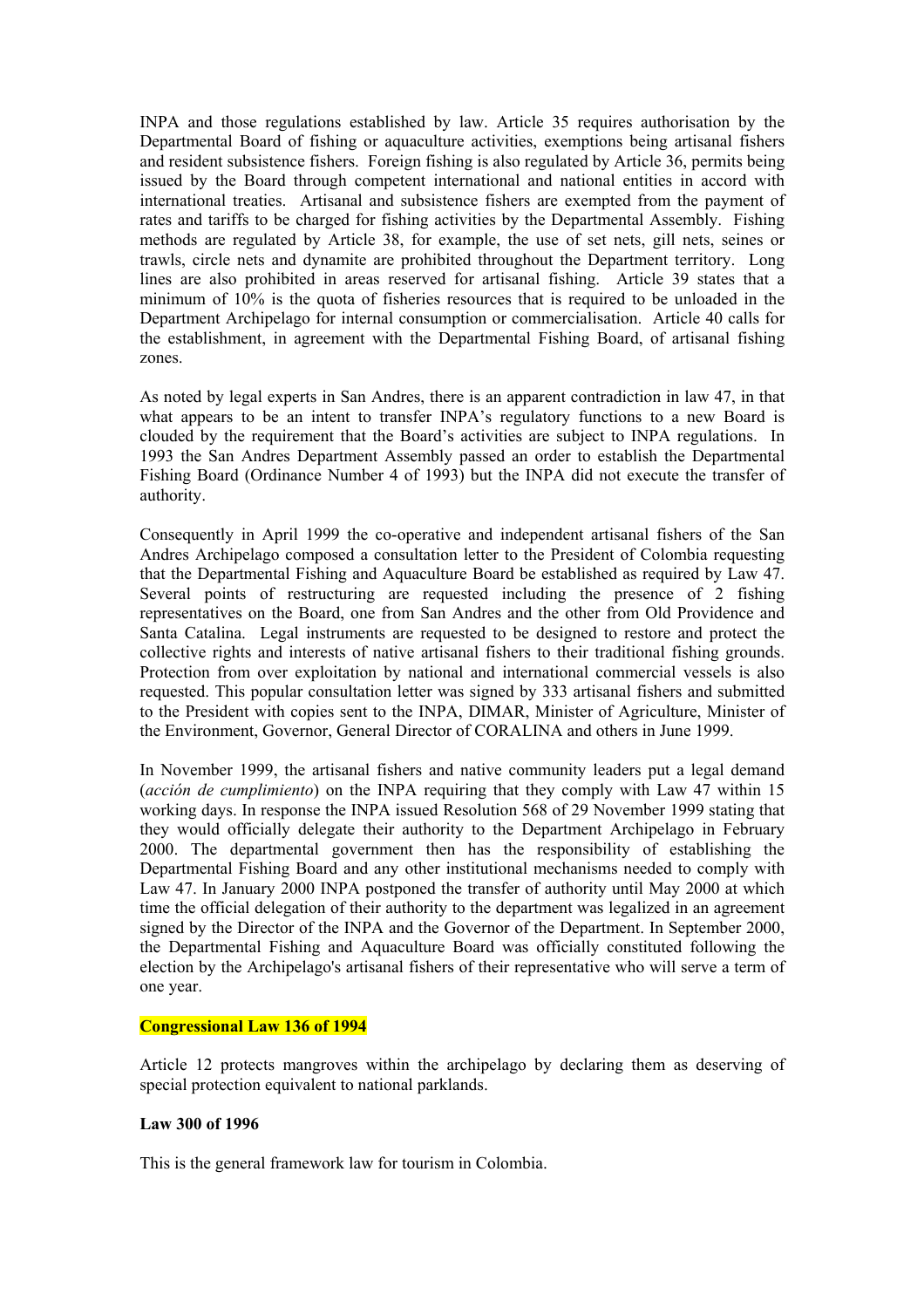#### **Ministry of Environment Resolution 1021 of 1995**

This resolution establishes and delineates the Old Providence McBean Lagoon Natural National Park (refer to Article 5 of Law 99). Located on the northeast coast of Old Providence between Maracaibo and Ironwood Hills, this is the only national park in the archipelago. The park covers 995 hectares, 905 of which are marine, and includes the McBean or Oyster Creek mangrove swamp, a section of the barrier reef with associated lagoon and seagrass beds, 4 small cays (Crab Cay and the Three Brothers), and the land area known as Ironwood Hill, rising from sea level to a height of 150 metres. This legally established park is administered by the Office of National Natural Parks, which is a branch of the Ministry of the Environment and is the only section of the archipelago not under the jurisdiction of CORALINA.

#### **Ministry of Environment Resolution 1602 of 1995 (and 20 of 1996)**

These relate to the conservation of mangroves. It pronounces measures for the sustainability of Colombian mangrove systems.

#### **Ministry of Environment Resolution 1426 of 1996**

This resolution declares the entire Archipelago of San Andres, Old Providence and Santa Catalina including all the cays, banks, reefs and marine area as a special management area, titled the "Coral Reef Special Management Area" although the category in which this "Area" should be is not identified (see Law 99 of 1993). This area is to be overseen by an Advisory Council. The Resolution, through Article 2, provides for regulation of activities in the area, recovery of degraded zones, regulation of the fishing activity in the zone and the development of integrated management models. Article 3 authorises the Ministry of Environment to manage designated areas that fall within the National Park system, the rest managed by CORALINA. Articles 7 and 8 encharge the Ministry of the Environment jointly with CORALINA to define the internal zoning of the Special Management Area and to elaborate a strategic action plan for the area defining management plans, programmes, projects and activities.

#### **Ministry of Environment Decree 901 of 1997**

The Decree provides Regional Corporations such as CORALINA with the authority to assess effluent discharge fees. This is enacted locally through CORALINA Resolution 561 of 1998.

# **CORALINA Resolution 151 of 1998**

This establishes the beaches of the Archipelago as special protection zones, establishing measures for their environmental protection. Permissible uses are listed including cooperatives and associated unions whose activities are directly related to maritime or marine activity, lifeguard towers and temporary facilities for beach sports. Activities listed as prohibited include but are not limited to the construction of new commercial establishments, parking of a transit vehicle, the sale of alcohol and waste disposal (except for in temporary trash receptacles).

## **CORALINA Resolution 170 of 1998**

This Resolution presents measures for the regulation of spear gun fishing in the San Andres archipelago. It prohibits using a spear gun or similar instrument, except for artisanal fishers who have traditionally practiced spear fishing by means of free diving (without tanks). Such artisanal fishers, however, are prohibited from defined areas such as the San Andres Bay National Reserve Zone and must be issued a card that authorises them to practice spear fishing.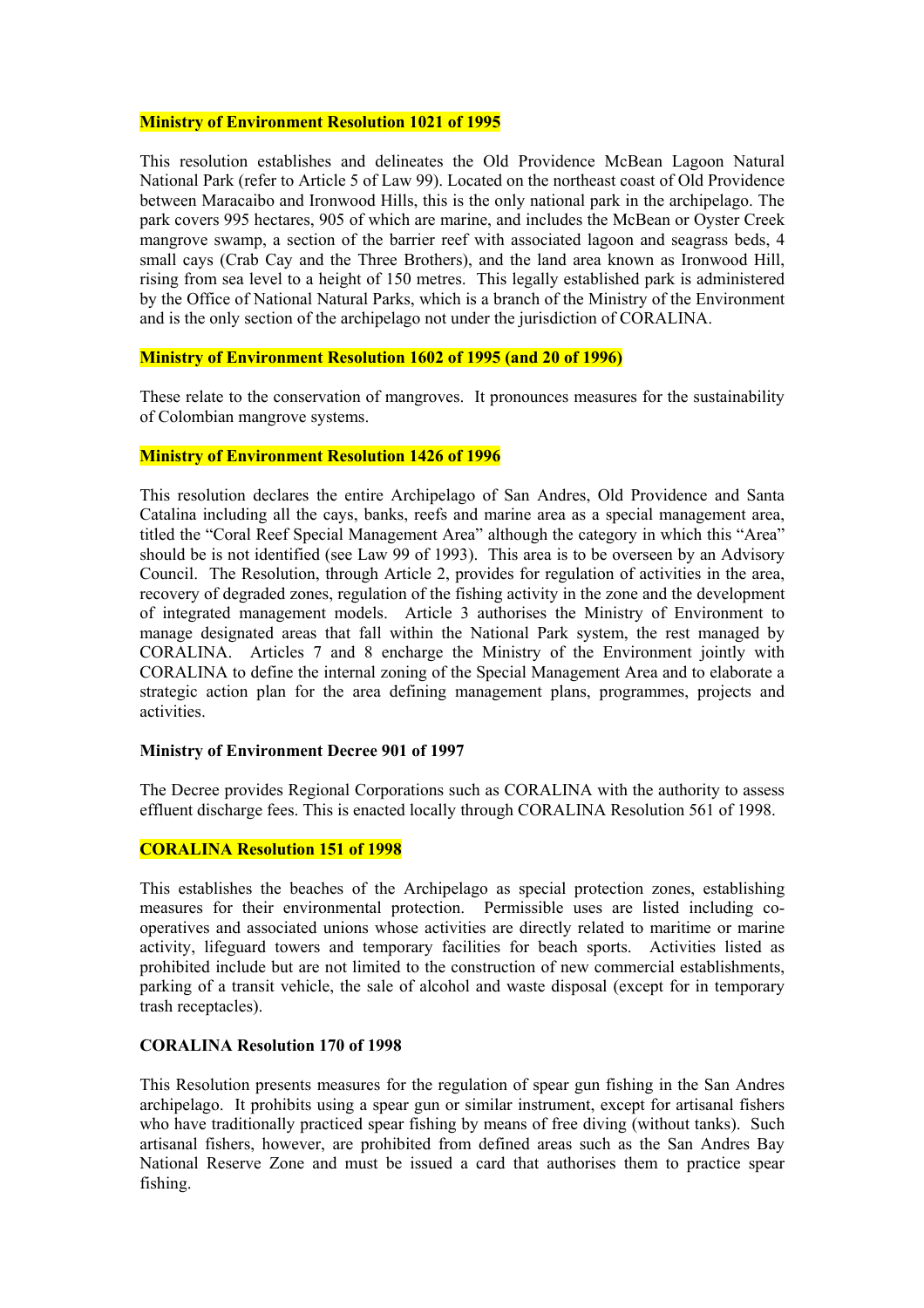## **Congressional Law 19 of 1983**

This law gives certain maritime responsibilities to the Maritime and Port Authority (DIMAR) which has authority in the areas of shipping management, shipboard pollution and land use for ports, among others. As a part of the Colombian armed forces, DIMAR includes the Coast Guard and Port Captains along with an oceanographic research institute. Articles 5 and 166- 180 provide DIMAR with the authority to permit dredging and construction of ports and docks, enforce national laws regarding protection of the marine environment, regulate uses of beaches, and regulate foreign ship traffic. These articles also give DIMAR the primary role in enforcement of fisheries regulations.

# **Executive Resolution 023 of 1970**

This established a National Reserve Zone in San Andres Bay from Johnny Cay to Haines Cay.

## **Executive Decree 2324 of 1984**

This Presidential Decree defines the jurisdiction and specific powers of DIMAR. The jurisdiction of DIMAR extends to the outer boundary of the EEZ in the following areas: interior maritime waters and all other marine systems, the territorial sea and continguous zones, river beds, sea bottoms, and coasts including beaches, tidelands, ports, islets and cays. The primary objective of DIMAR is to direct, co-ordinate, and control maritime activities while promoting and stimulating maritime development in the national waters. Some of the responsibilities of DIMAR are:

- Advise on maritime activities,
- Carry out research about marine resources,
- Control maritime traffic,
- Produce nautical charts,
- Regulate and control marine artefacts,
- Regulate dockyards,
- Protect the marine environment,
- Issue regulations and permits for use of beaches and tidelands
- Regulate and control dredging
- Regulate docks
- Aid and advise on international agreements
- Be in charge of investigations and sentences related to marine pollution resulting from construction, unauthorised use of public space or territory within DIMAR jurisdiction, and violation of maritime regulations among others.

### **DIMAR Regulation 001 of 1992**

This regulation governs crews, both national and foreign, who fish in Colombian waters for safety purposes. Defined are the maximum numbers of persons allowed on board, the type of fishing allowed, and navigation equipment required.

#### **DIMAR Circulars for the San Andres Archipelago**

In order to control fishing by national and international vessels within the archipelago, DIMAR has issued a series of special regulations defining procedures for fishing in archipelago waters to be enforced by the Port Captains of San Andres and Old Providence within their respective jurisdictions. These include: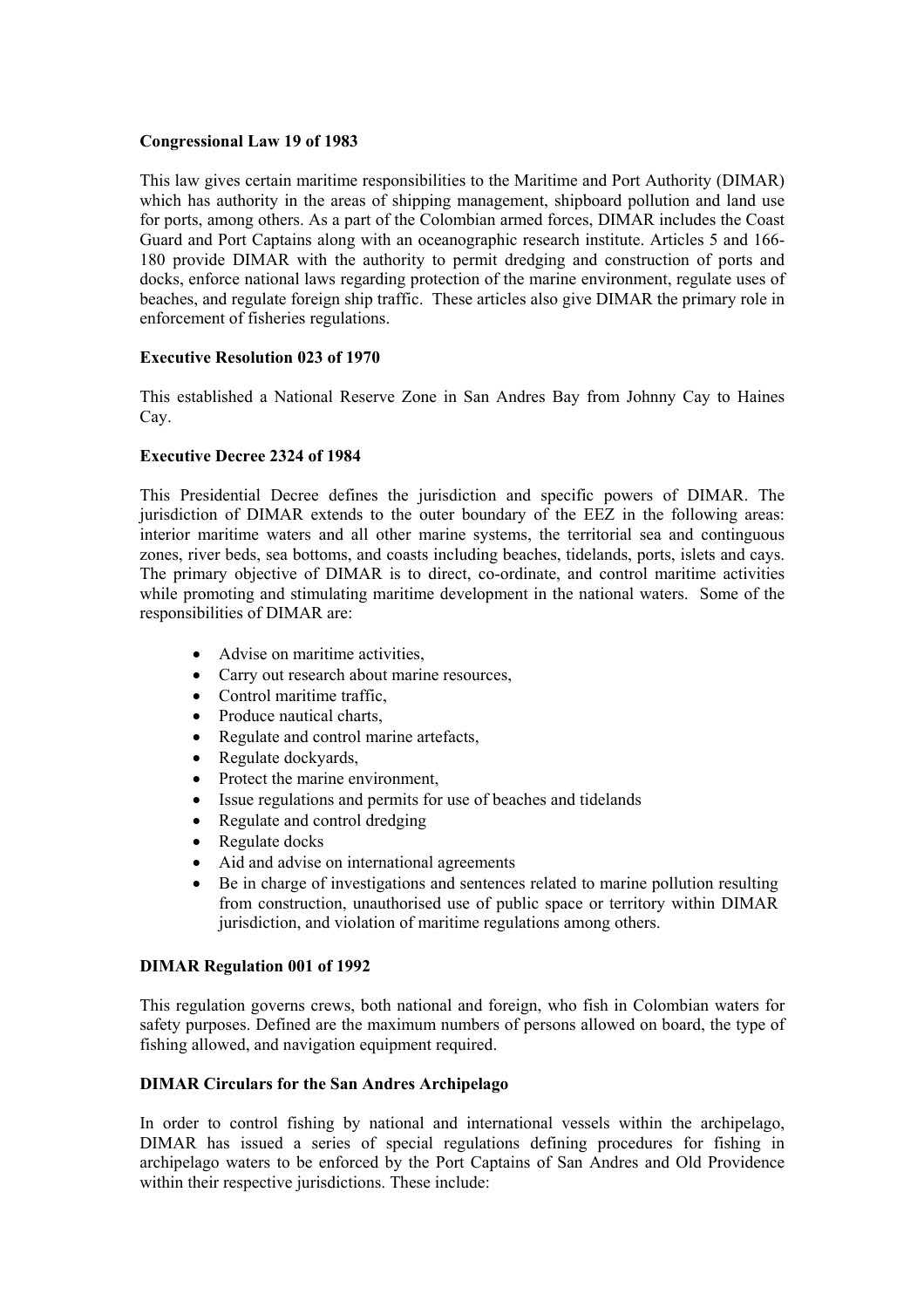# Circular 128-DIMAR-DIGEN-813 of 1992 and 041-DIMAR-DIGEN-803 of 1992

These explicate the requirements that must be met for foreign fishing vessels to comply with DIMAR regulations and to apply for permits to operate in Archipelago waters. One of these requirements is insurance coverage for any environmental damage from pollution that might be caused by the foreign vessel.

# Circular 048-DIMAR-DIGEN-803 of 1992 and 134-DIMAR-DIGEN- 221 of 1997

These documents cover requisites governing the contracts of association with companies fishing in Archipelago waters including contractual and solicitation procedures, vessel safety regulations, matters related to the presence of recognised observers, length of fishing trips and Colombian crew percentage.

# Circular 103-DIMAR-DIGEN-340 of 1995

This circular establishes particular regulations from DIMAR in co-ordination with INPA and delegates of the Industrial Fishing Industry to control fishing within the marine area of the Archipelago of San Andres, Old Providence and Santa Catalina given what this norm calls "the special circumstances related to this activity" and "the operational characteristics of the general area of the Department Archipelago". These special regulations are:

- 1. Every fishing boat must have a *zarpe* (translates literally as a "paper to weigh anchor") from the Port Captain of San Andres or Old Providence, as applicable. Engine power, boat size, fishing equipment, fuel allowance per trip and geographical limitations are regulated. For example, artisanal fishers require this paper for each trip outside 12 miles and are not permitted to carry over a certain amount of fuel. At the present time, the fuel and engine size limits effectively deny artisanal fishers access to Serrana, Serranilla, Low Cay (Bajo Nuevo) or other of their historical fishing grounds in the northern archipelago.
- 2. For the purpose of this special control, the area of San Andres and Old Providence falls between 78°26' and 82°00' W longitude, the boundary defining the Jamaican-Colombian common regime (see Sanin-Roberton Treaty) to the north which is approximately 16°4' N latitude, and the maritime border between Colombia, Panama, and Costa Rica to the south.
- 3. Vessels must have fishing permits from INPA.
- 4. Fishing vessels from the United States are authorized to fish in the areas agreed upon in the Vazquez-Saccio Treaty (see this treaty).

# **DIMAR Resolution 0163 of 1996**

This resolution establishes permanent characteristics for commercial artisanal fishing, including engine power, communication equipment and other requirements for undertaking fishing activities. It defines vessels size, categorising according to industrial or artisanal, relating this to size of vessel, engine type and so on. Some of Old Providence's co-operative member vessels, however, fall into the "industrial" category, which will lead to potential conflict, particularly following the definition of special artisanal fishing zones within the regional MPA system, as they consider themselves traditional artisanal fishers.

# **INPA Resolution 568 of 1999**

In this Resolution the National Institute of Fishing and Aquaculture (INPA) delegates its functions to the Department Archipelago (see Law 47). Among others, these functions include: